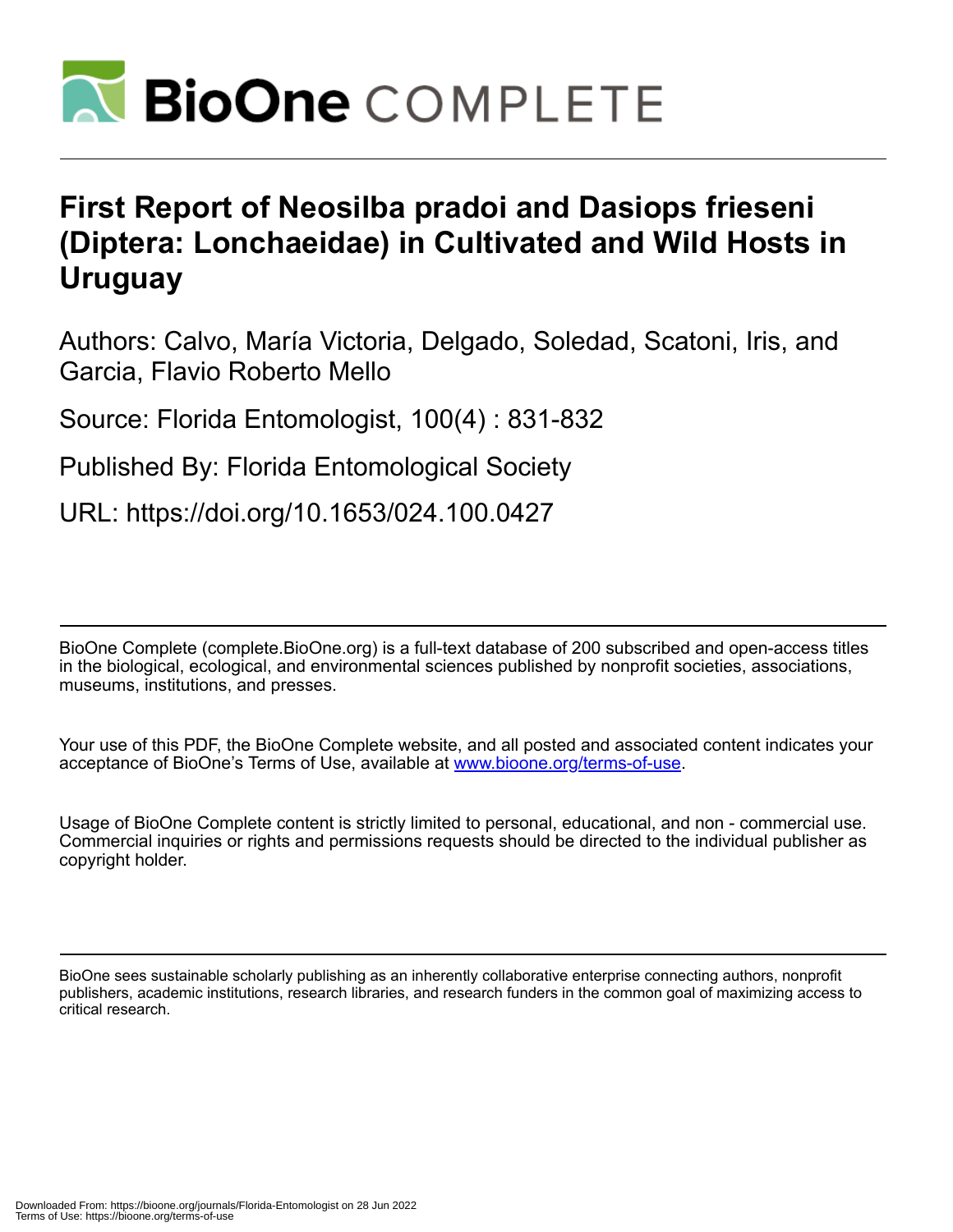# **First report of** *Neosilba pradoi* **and** *Dasiops frieseni* **(Diptera: Lonchaeidae) in cultivated and wild hosts in Uruguay**

María Victoria Calvo<sup>1\*</sup>, Soledad Delgado<sup>,</sup>, Iris Scatoni<sup>,</sup>, and Flavio Roberto Mello Garcia<del>°</del>

The members of the family Lonchaeidae (lance flies) are glossy black color with a blue or green metallic shine, or a mixture of both blue and green. The larvae usually are saprophagus or frugivorous (Bentancourt et al. 2009). This family is very well represented in South America, although knowledge of the frugivorous Lonchaeidae is just being developed; presently, little or nothing is known about the identity and biology of the many South American species (Korytkoioski & Ojeda 1971; Norrbom & McAlpine 1997; Strikis et al. 2011; Gisloti et al. 2017).

The family Lonchaeidae possibly has received little attention because several species are opportunists associated with fruit fly (Diptera: Tephritidae) infestations (McAlpine & Steyskal 1982), rather than being primary pests. However, Araujo & Zucchi (2002), Aguiar-Menezes et al. (2004), Strikis & Lerena (2009), and Nicácio & Uchôa (2011) found that some species were primary invaders, and not dependent on previous oviposition by tephritids.

In Uruguay, there have been few reports of Lonchaeidae associated with fruit. *Dasiops uruguayensis*, described by Enderlein in 1936 (Korytkoioski & Ojeda 1971), and *Lonchaea chalybea* Wiedemann are the only records for this country (Ruffinelli & Carbonell 1954).

Between Nov 2013 and May 2014, mature fruits were collected from potential hosts of Diptera in Salto (31.3865°S, 57.7176°W) and Canelones (34.6207°S, 56.3612°W), Uruguay. Fruits (from plants or recently fallen) were collected from 18 plant species (Table 1). The samples were counted, weighed, and stored individually in screen-covered plastic pots containing

**Table 1.** Species of plants sampled, fruit weight, number of fruits sampled, number of adult Lonchaeidae emerged, average number of adults per kg, and percentage of fruit infested.

| Plant taxa                         | Fruit weight (g) | No. fruit sampled | No. lonchaeids emerged | No. adults per kg | % fruit infested |
|------------------------------------|------------------|-------------------|------------------------|-------------------|------------------|
| Myrtaceae                          |                  |                   |                        |                   |                  |
| Psidium cattleianum                | 1396.0           | 145               | 3                      | $\overline{2}$    | $\overline{2}$   |
| Myrcianthes pungens                | 655.4            | 345               |                        |                   |                  |
| Psidium quajaba                    | 7986.9           | 195               |                        |                   |                  |
| Acca sellowiana                    | 10270.7          | 373               |                        |                   |                  |
| Eugenia uniflora                   | 162.6            | 8                 | $\mathbf{1}$           | 6                 | 13               |
| Hexachlamis edulis                 | 449.2            | 25                |                        |                   |                  |
| Ebenaceae                          |                  |                   |                        |                   |                  |
| Diospyros kaki                     | 2922.3           | 46                |                        |                   |                  |
| Moraceae                           |                  |                   |                        |                   |                  |
| <b>Ficus carica</b>                | 2147.6           | 40                |                        |                   |                  |
| Maclura pomifera                   | 6359.0           | 21                |                        |                   |                  |
| Rutaceae                           |                  |                   |                        |                   |                  |
| Fortunella margaritus              | 192.2            | 20                |                        |                   |                  |
| C. reticulata $\times$ C. sinensis | 13227.2          | 119               |                        |                   |                  |
| Citrus sinensis cv. W Navel        | 14721.6          | 82                |                        |                   |                  |
| Citrus sinensis cv. Valencia       | 3888.4           | 30                | 27                     | $\overline{7}$    | 17               |
| Citrus paradisii                   | 9364.0           | 39                |                        |                   |                  |
| Sapotaceae                         |                  |                   |                        |                   |                  |
| Pouteria gardneriana               | 791.6            | 56                |                        |                   |                  |
| Passifloraceae                     |                  |                   |                        |                   |                  |
| Passiflora caerulea                | 33.1             | $\overline{2}$    | 13                     | 393               | 100              |
| Rosaceae                           |                  |                   |                        |                   |                  |
| Pyrus communis                     | 27001.5          | 181               | $1\,$                  | 0.04              | 0.6              |
| Santalaceae                        |                  |                   |                        |                   |                  |
| Acanthosyris spinescens*           | 3015.3           | 308               | $\overline{2}$         | 0.001             | 0.6              |

\*First record of a lonchaeid infesting this plant.

\*Corresponding author; E-mail: vcalvo@fagro.edu.uy

<sup>1</sup> University of República Oriental del Uruguay, Department of Entomology, Montevideo, 12900, Uruguay; E-mail: vcalvo@fagro.edu.uy; soledaddelgadojorge@ hotmail.com; iscatoni@fagro.edu.uy

<sup>2</sup> Federal University of Pelotas, Institute of Biology, Department of Zoology and Genetics, Laboratory of Insect Ecology 96010-900, P.O. Box 354, Pelotas, Río Grande do Sul, Brazil; E-mail: flavio.garcia@pq.cnpq.br